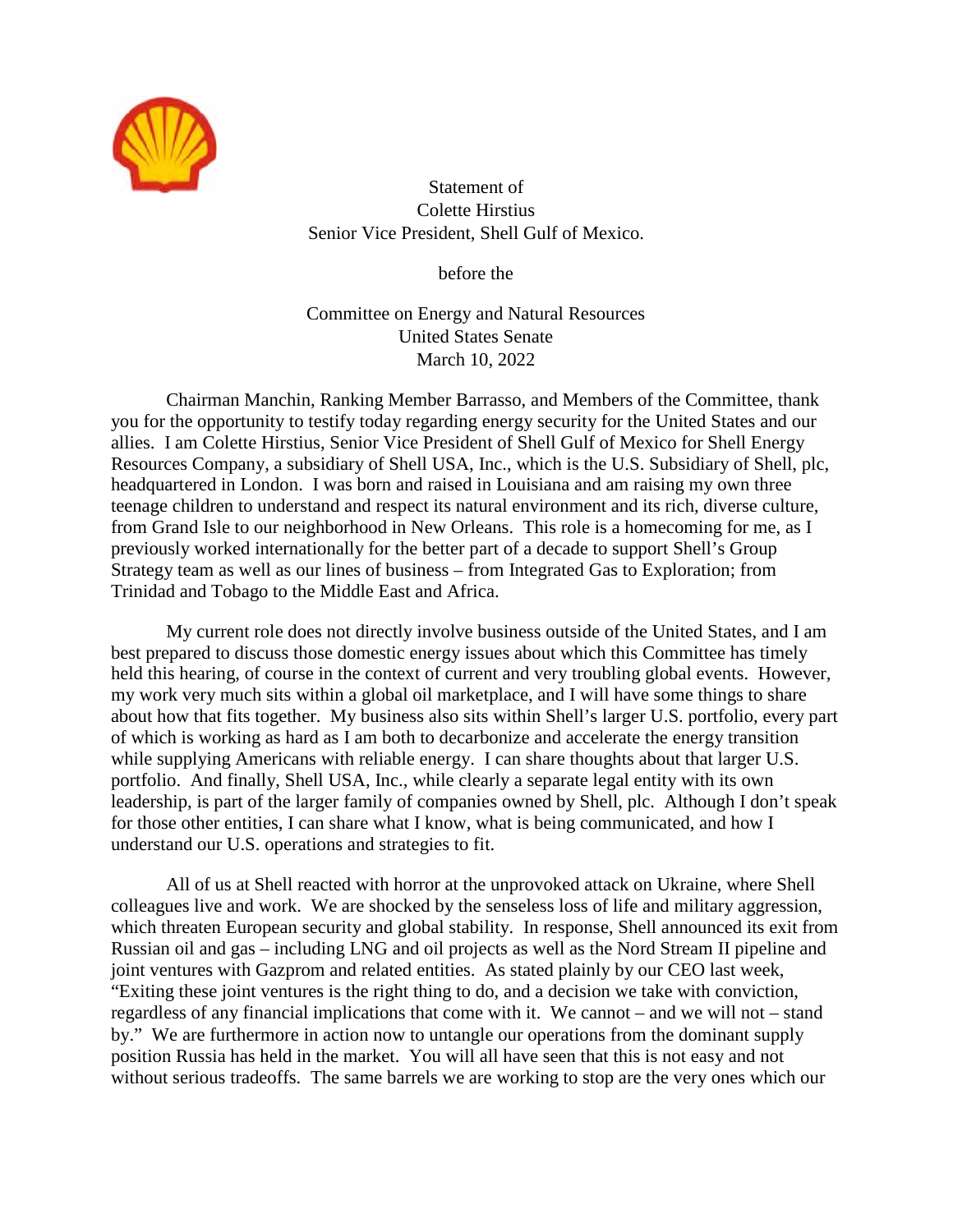allies overwhelmingly rely on to fuel trucks, run factories, deliver medicine, and even to aid in the defense of Ukraine. This global energy disruption has also highlighted the importance of moving toward a future in which global economies are not as dependent as they are today on fossil fuels. Shell remains committed to our Powering Progress strategy, where we are working with our customers and across sectors to accelerate our own progress to provide more and cleaner energy solutions, and to support the transition to net-zero emissions in the United States and globally, in step with society, by 2050. Addressing these twin imperatives – ensuring energy security and promoting the global energy transition to lower carbon – is arguably the critical challenge of our time.

## **Shell and the United States**

Energy security for the United States and its allies has been brought into stark focus over recent days. It seems more apparent than ever that the current stability and sustainability of global supply has, in certain ways, deteriorated – requiring realistic and resilient solutions for the immediate, medium, and long term. At Shell, we remain fully committed to a transition toward a lower-carbon energy system. This transition is well underway, but it is and will continue to be volatile. The energy needs of the world have to be met as we go, including the need for oil and gas. As the Senior Vice President of Shell Gulf of Mexico, and as an American, I have a strong preference that we work to meet these global energy needs with energy from places with stable, allied governments and strong environmental regulations.

Working together, industry, governments, policymakers, and consumers must move toward a world that meets a growing global energy demand and stabilizes supply against highly disruptive scenarios like the one we are currently facing, while at the same time accelerating the transition to net-zero carbon emissions. The events unfolding in Ukraine and the global response that is required have made meeting those dual challenges all the harder. As a proud participant in the American energy industry, I firmly believe we can rise to the challenges we face. Policymakers must balance the need for economic stability and recovery from a pandemic with the imperative to stand against unprovoked aggression and needless violence in the strongest possible way – all while continuing to reduce emissions aggressively. As Americans, we are at our best when we come together to tackle just this sort of challenge. We have done it before, and we can do it now. As an energy company with more than a 100-year history in the United States, Shell USA will play our part.

These are challenges for all of society across the world. I am very proud that Shell is leading, investing, and innovating to find solutions for the world's biggest energy challenges, like those we are discussing at this hearing.

In the United States, Shell's assets span all 50 states, leading the sector in energy, petrochemicals, and refined products. Today, we provide millions of Americans with the energy needed to heat and cool their homes and power the economy. We provide much of this energy through our platforms in the Gulf of Mexico. Additionally, for more than 90 years we have been in the business of providing fuel and jobs at our Louisiana refining and manufacturing facilities. Furthermore, our chemical complex at Deer Park, Texas makes the building blocks of everything from fertilizer to medical supplies to the masks we are all so grateful have become less prevalent. And our soon-to-open Chemicals complex in Monaca, Pennsylvania will use ethane from the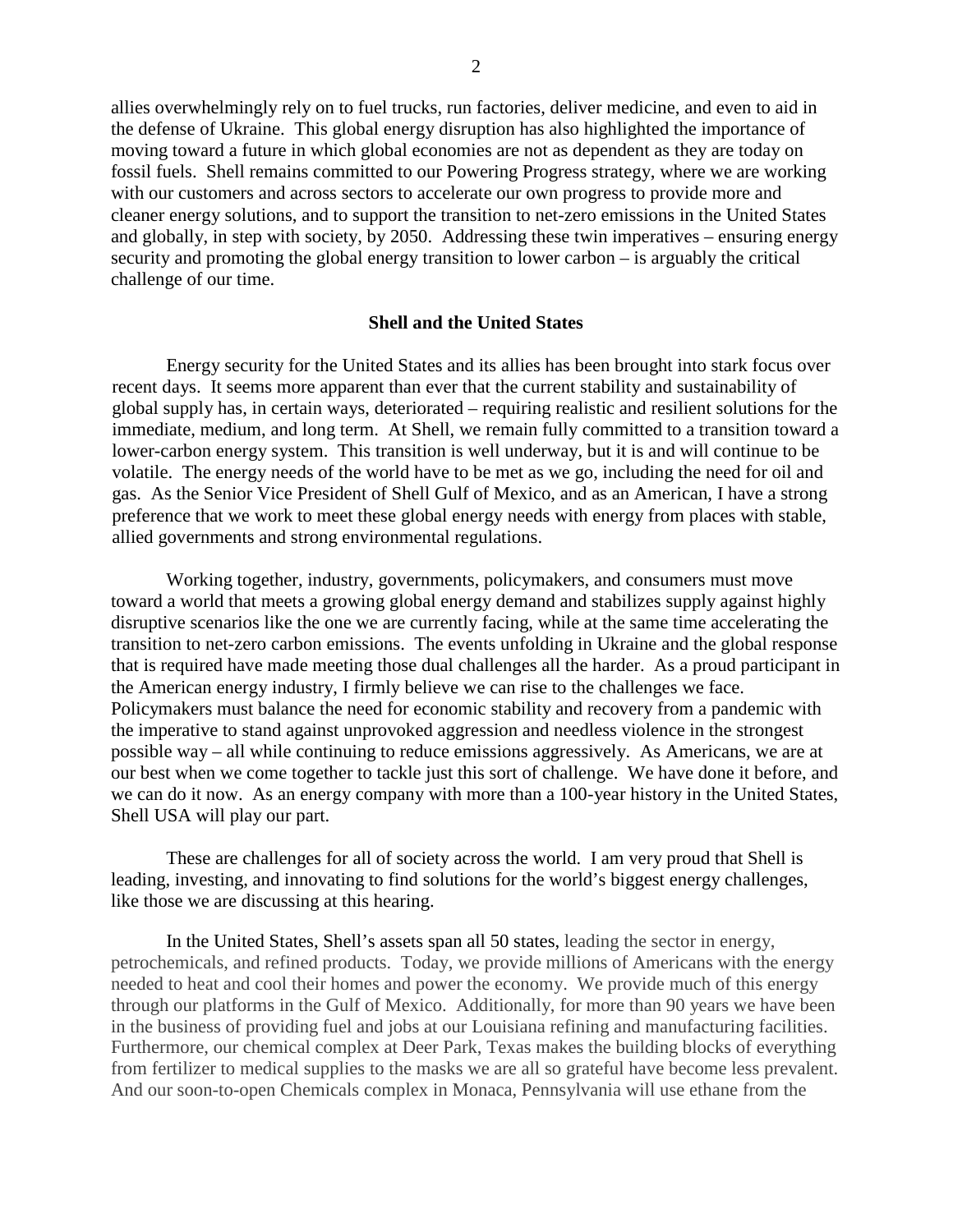Marcellus region to produce 1.6 million tons of polyethylene each year, which will be used in everyday products, from food packaging and containers to light-weight automotive components essential to enable the energy transition. Shell has been honored to be part of the engine fueling the American economy for a century. We reach our customers through a number of platforms, but most notably through 13,000 branded retail stations. We also offer the leading brand of motor oil in the United States, Pennzoil, with our premium product Pennzoil Platinum made from natural gas. We are excited to play a key role in the move to net-zero carbon emissions while providing the oil and gas needed by society for many decades to come. And this discussion centers in on how to fit that need into a world in transition.

## **Addressing Demand**

Energy is essential for survival, mobility, health, cooking, heating and cooling, lighting, travel, and many other aspects of modern life. Every product or service that we use to improve our lives comes from a business or organization that needs energy. For the last century, that energy has overwhelmingly come from fossil fuels. To make meaningful progress in reducing greenhouse gas emissions, society has begun to address the way it uses hydrocarbons. Likewise, if energy is either prohibitively expensive or simply cut off from consumers, the consequences can be drastic in terms of both human suffering and the environment. Access to energy paves the road out of deep poverty. Currently, it is estimated that perhaps one billion people, or roughly 13% of the global population, do not have access to electricity. Much of the increase in energy demand that is anticipated over the coming decades is related to population growth and a decrease in energy poverty. Shell's Powering Progress strategy is intended to support this outcome and drives many of our actions. Today's discussion centers on security of supply for the United States and its allies, especially given the geopolitical constraints that have already placed a major risk premium in global commodity markets and, when combined with necessary economic sanctions and actual supply risk, are visiting serious consequences on many sectors of society. While we must not lose sight of our climate goals, we must be honest with ourselves that there are no easy or standalone answers to avoiding or resolving a crisis like this one. It will take all sectors and all governments being realistic, thoughtful, flexible, and bold to position ourselves for the future.

The energy system is complex, and knock-on effects of world events are not easy to predict. A few weeks ago, not many would have predicted how the recent developments would impact the energy system. European gas was last week trading at about 200 Euros per kWh (equivalent to about \$60 per million btu, over ten times the cost of Henry Hub natural gas in the United States); commodity prices like this are crippling to energy-intensive industries and create serious follow-on effects. For instance, this will mean less available fertilizer, with impacts on the continent's food security and exports. This reality sits on top of the fact that 30% of the world's seaborne grain comes from the Caspian Region. Also, within the past week, factors including risk premium on natural gas cargoes helped cause Newcastle grade coal from Australia to command \$450 per ton, more than twice the previous highest price ever. By contrast, Powder River Basin coal brought \$21.65 per ton in the same period.

Meeting the demand for reliable energy – while simultaneously addressing climate change – is a huge undertaking and one of the defining challenges of our time. For example, hospitals, laboratories, and manufacturing plants, as well as universities, businesses, sewage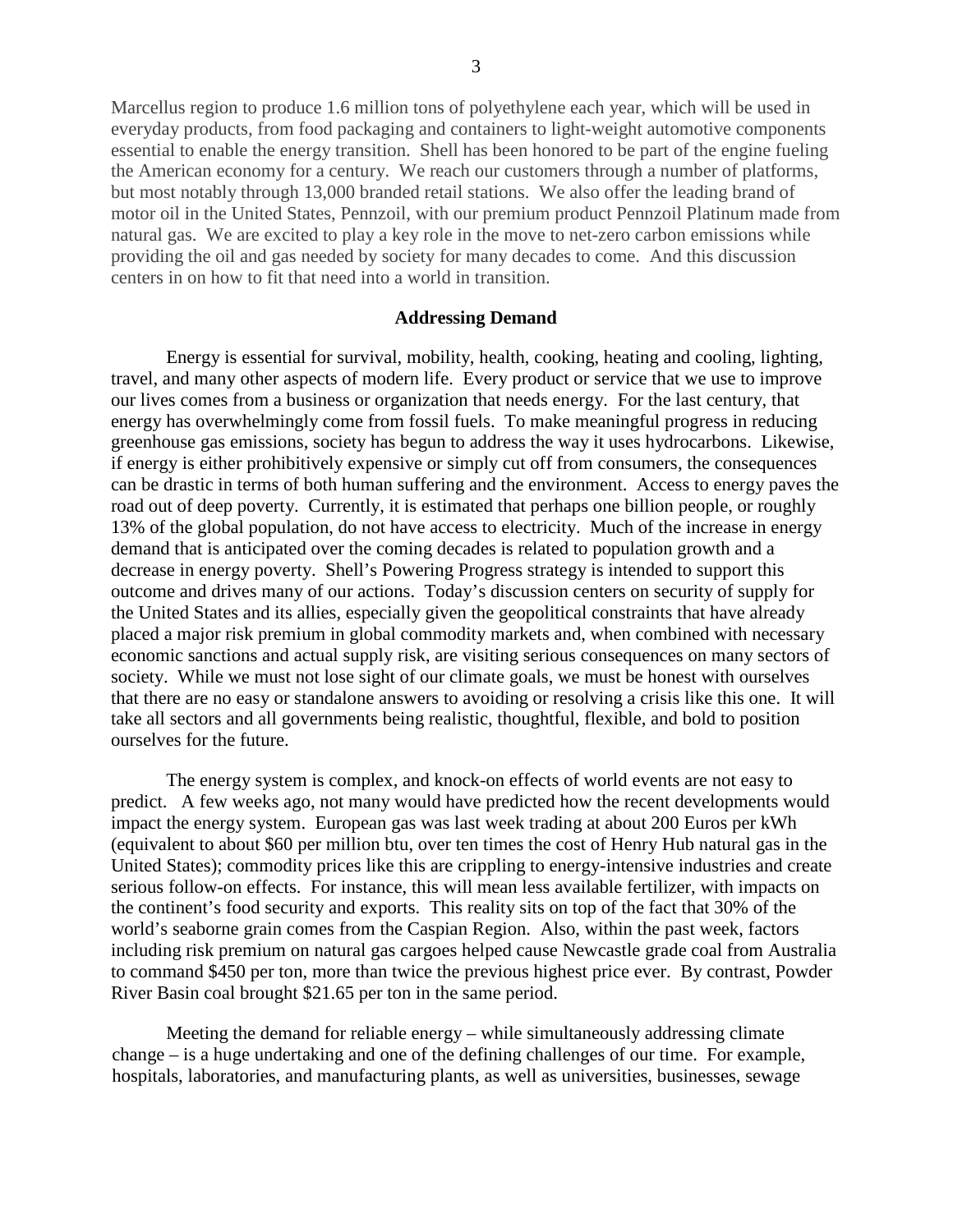plants, and power stations, continue to require today's fuels to meet their energy needs. Fuel is needed to power trucks, airplanes, and ships that move people and commerce around the globe. Petrochemicals are needed for everything from clothing to cell phones, from hand sanitizer to the syringes, vials and solutions which make up COVID-19 vaccines. In short, today's energy sources are deeply integrated into every part of our lives.

These practical realities may be the reason that virtually every credible study – whether from governments, academic institutions, financial houses, or independent analytics firms – project that oil and gas will remain in the global energy mix in the future, even as society transitions to net-zero emissions. Therefore, it is important to improve energy efficiency and minimize the emissions from both their use and associated upstream energy production. For instance, our oil production in the Gulf of Mexico is among the lowest greenhouse gas intensity in the world. Still, we are working to further reduce the carbon intensity and improve the energy efficiency of those production activities. We are working with sectors and customers which use large amounts of energy to identify and enable custom decarbonization pathways. To that end, we have a role to play in helping to supply the market as best we can, given the supply and pricing constraints now so apparent in the system.

## **Responding to the Crisis of Today While Positioning for Strength in the Future**

Today it is expected that there will be many questions about how quickly we can resolve energy supply constraints, how quickly we can bring more natural gas to Europe, and how quickly we can produce volumes of oil sufficient to put downward pressure on gasoline prices in our own communities. Certainly, Shell USA, Inc. would hope to play a role in helping. LNG could play an important role, as identified in the IEA's recent 10-point plan to reduce the EU's reliance on Russian natural gas.<sup>1</sup> The United States is now the world's largest LNG exporter with around 100 million tons per year of liquefaction capacity, and has the potential to grow given the country's natural gas resource base is estimated by the Potential Gas Committee to be over 3,000 trillion cubic feet, or roughly a century's worth of production at current levels.<sup>2</sup> Furthermore, before any of the events in Ukraine and even before we began to see the commodity markets grow so intensely volatile, Shell has been taking serious steps to accelerate bringing its energy projects online as fast as possible to keep pace with growing demand. Shell's Gulf of Mexico business unit expects to bring online the Powernap project in the next several weeks. More significantly, Shell has announced that it will bring online a new production platform, the Vito project, by the end of this year. I am also asking our Gulf of Mexico team to do everything they safely can to accelerate this project.

The Gulf of Mexico is a strong example of a strategic national asset that can play a key role in the federal government's objectives of stabilizing supply against highly disruptive scenarios like the one we are currently facing, and accelerating the transition to net-zero carbon emissions. Policies should take into account that global demand for oil has not necessarily peaked; that production from many wells, certainly those in the Gulf of Mexico, declines rapidly; that development of a deepwater project, while accelerated from historically longer time cycles, still takes a period of years from lease sale to first production. So, future lease sales through a consistent and predictable leasing program are necessary to keep production at current

<sup>1</sup> https://iea.blob.core.windows.net/assets/1af70a5f-9059-47b4-a2dd-1b479918f3cb/A10-PointPlantoReducetheEuropeanUnionsRelianceonRussianNaturalGas.pdf 2 http://potentialgas.org/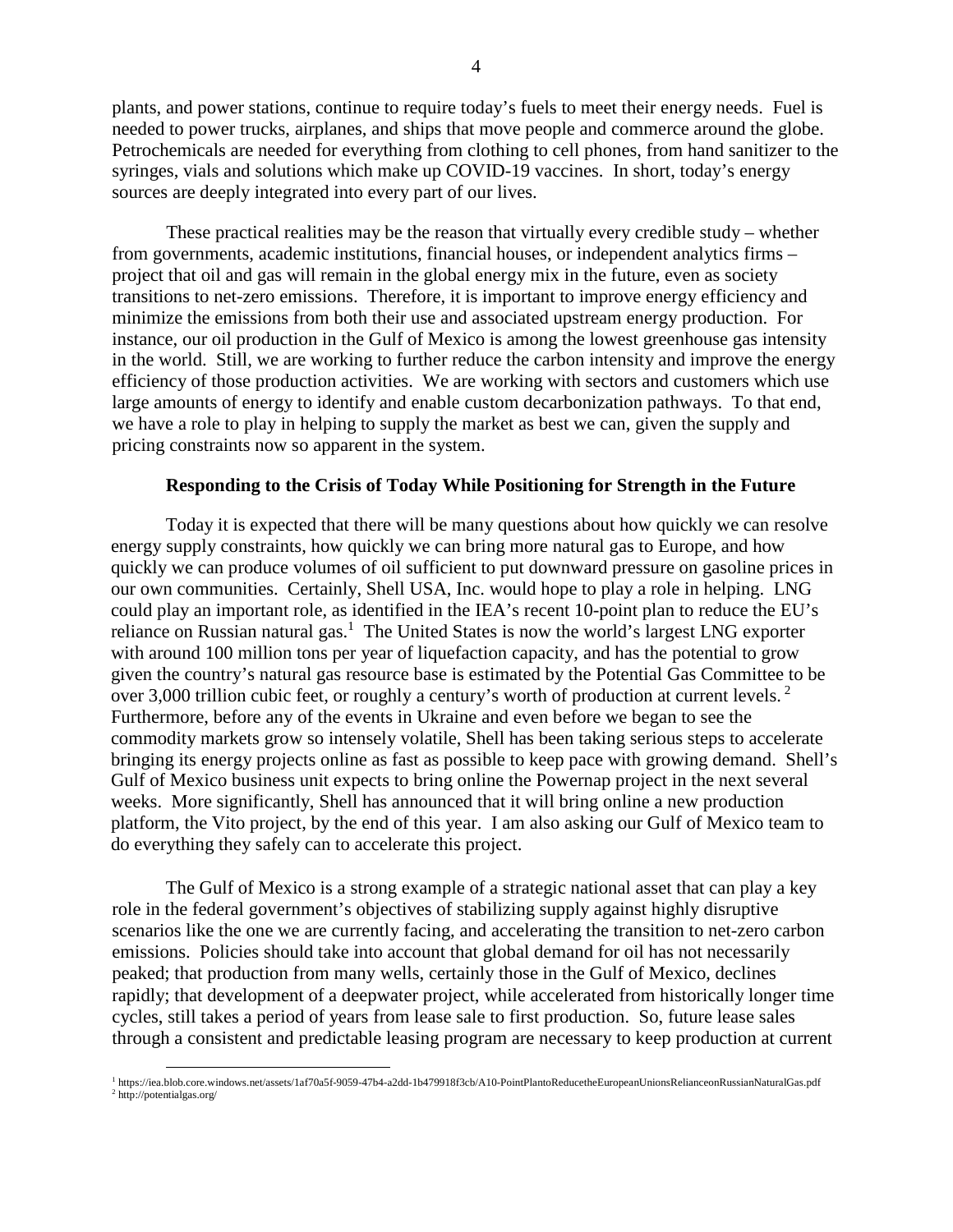levels. In this sense, stopping or delaying all federal projects and leasing is counterproductive to our shared goals of meeting current demand in the lowest-carbon ways possible – and, pertinently, in ways that improve global relations and the security of our country and our allies.

We can and must talk about immediate and near-term solutions. If we do not take serious steps toward the combination of secure, clean, diverse, affordable, and accessible energy sources – which I know both sides of the aisle in this Committee have been committed to pursuing – the world risks being back in this situation again, at some point in the future. At worst, we would never fully emerge or recover from it.

We offer three thoughts regarding the challenges posed in today's hearing. Simply put, meeting the complex energy demands we presently face requires acceleration and growth across virtually every aspect of the U.S. energy system – requiring a full recognition of this great nation's capacity, fortune, and responsibility to lead. To reiterate, no single response is sufficient; each is incremental; and without a unified effort our nation risks falling short of this moment. Acceleration and cooperation will be urgently needed on these and many more solutions.

First, I cannot emphasize enough that we need not and cannot, in this critical moment, lose our foothold on the pathway toward diversification of energy supply and lower-carbon sources – in part so that no one nation and no one source can dominate or unduly control the supply to other reliant nations or even continents. For Shell, this means diversifying our own portfolio into a wide array of new energy sources, which we expect to remain growth areas for the foreseeable future – including several key recent developments:

- Shell's recent acquisition of solar and energy storage provider Savion.
- Substantial wind power investments and partnerships in Texas and offshore Massachusetts and New Jersey, to name a few; including our recent winning bids for the New York Bight totaling \$380 million in just one lease sale; all adding up to more than 4 gigawatts of wind projects in our portfolio and in development.
- Renewable natural gas ventures in Oregon, Idaho, and Kansas.

These investments and many others like them will grow to help diversify and thereby secure energy supply, and will go great lengths towards meeting our net-zero ambitions – simply reflecting that we can address the clear need for more security of supply from all sources without abandoning the need and commitment to combat climate change through emissions reduction. Shell is also holding our executives, including me, accountable for these reductions. The compensation for more than 16,500 senior employees is tied to performance against Shell's energy transition strategy.

Second, in this same moment, there are levers we can and should pull now to address the ongoing crisis. We should deploy our strategic petroleum reserves in the United States in concert with our international partners. We should advance the approval of backlogged LNG export permits in the United States to supply our allies, especially those in Europe. And, critically, we should move forward with permitting of otherwise ready oil and gas projects which could come online within weeks or months. One specific example involves California, which is presently slated to import between 10 and 15 million barrels of oil from Russia this year. If the current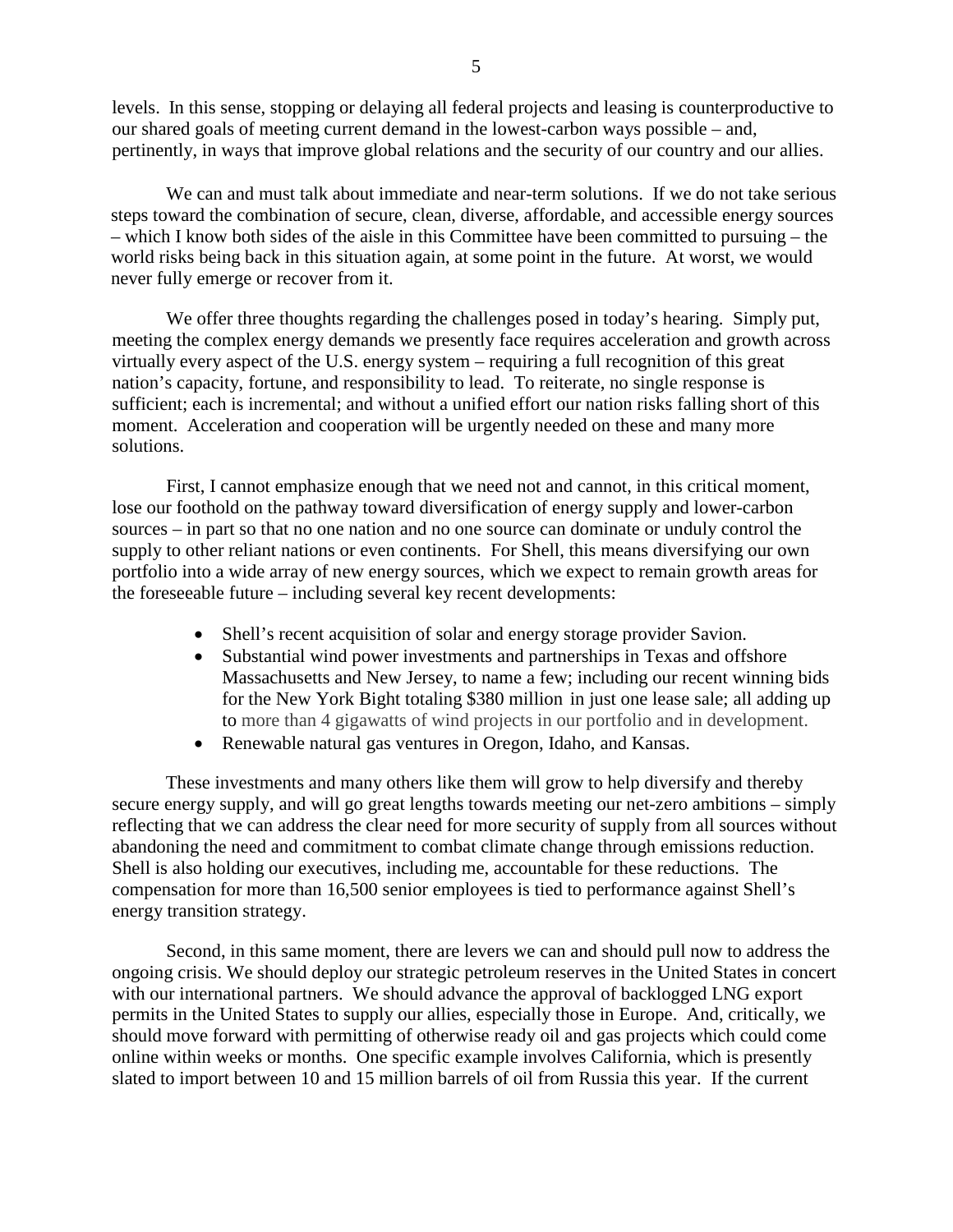moratorium on oil and gas permits in California were lifted, it is estimated (although not guaranteed) that up to 50,000 barrels per day would come online in a matter of months, if not weeks, and this would have the capacity to replace the state's incoming Russian cargoes.

Finally, medium- to long-term solutions should also be considered with an eye towards improving the efficiency and lowering the carbon footprint of those hydrocarbons which the world will continue to use. The current situation in Ukraine is an unfortunate reminder that it is in the United States' national interest (and that of our allies) to implement an energy policy that includes the responsible production of oil from federal lands and waters, while accelerating a transition to net-zero emissions. The solution would expressly involve the Interior Department ending its pause on federal oil and gas leasing and instead directing urgent attention to accelerating and completing its legal and administrative work necessary to restart federal lease sales – and it should do so with appropriate environmental safeguards and fiscal terms in place. Failure to take these steps immediately will result in a weakening of our energy security in the near future. But taking these steps will bring a wide spectrum of positive impacts: national and energy security, domestic investment and jobs, revenue generation, reducing carbon emissions, responsible and sustainable development of energy resources, and protection of the environment. Even as the world transitions from fossil fuels, there are appreciable benefits to this key element of the U.S. energy supply. Again, deepwater Gulf of Mexico production is among the lowest greenhouse gas intensive in the world, and the carbon and environmental footprint continues to improve as operators like Shell use existing infrastructure to produce hydrocarbons in increasingly efficient ways.

This effort should also include the support for and deployment of CCUS technology, including an acceleration of clear policies and regulatory regimes which enable operators, both onshore and offshore, to move forward with plans as soon as possible; the continuing and intensifying improvement of energy efficiency of the upstream and downstream production processes; and the use of nature-based solutions for offsetting emissions in a way which empowers communities and protects the natural environment.

Another (and closely related) element of mid-to-long-term solutions should also be to ensure, as is the general practice both under the U.S. federal onshore and offshore revenue sharing regimes, that a substantial portion of the revenues from production go directly to the benefit of communities where the operations take place. The Gulf of Mexico Energy Security Act's support for large-scale coastal protection and climate resilience work is a fine example which Shell has supported since its inception and should be expanded upon. This should in turn help support, if regulation and permitting allows for it, investments in infrastructure like ports, roads, waterways, pipelines, and coastal protection systems at the heart of our current energy production which provide the foundation upon which we venture further into offshore wind, renewables and other new energy businesses. But it is clear that a combination of regulatory barriers and legal challenge are creating risk and delay for a variety of infrastructure projects, which in turn has somewhat constrained our ability as a nation to optimize flows of all forms of energy from one location to another. I am told that this Committee is examining infrastructure constraints and hope that reasonable and appropriate action to debottleneck and enable faster buildout.